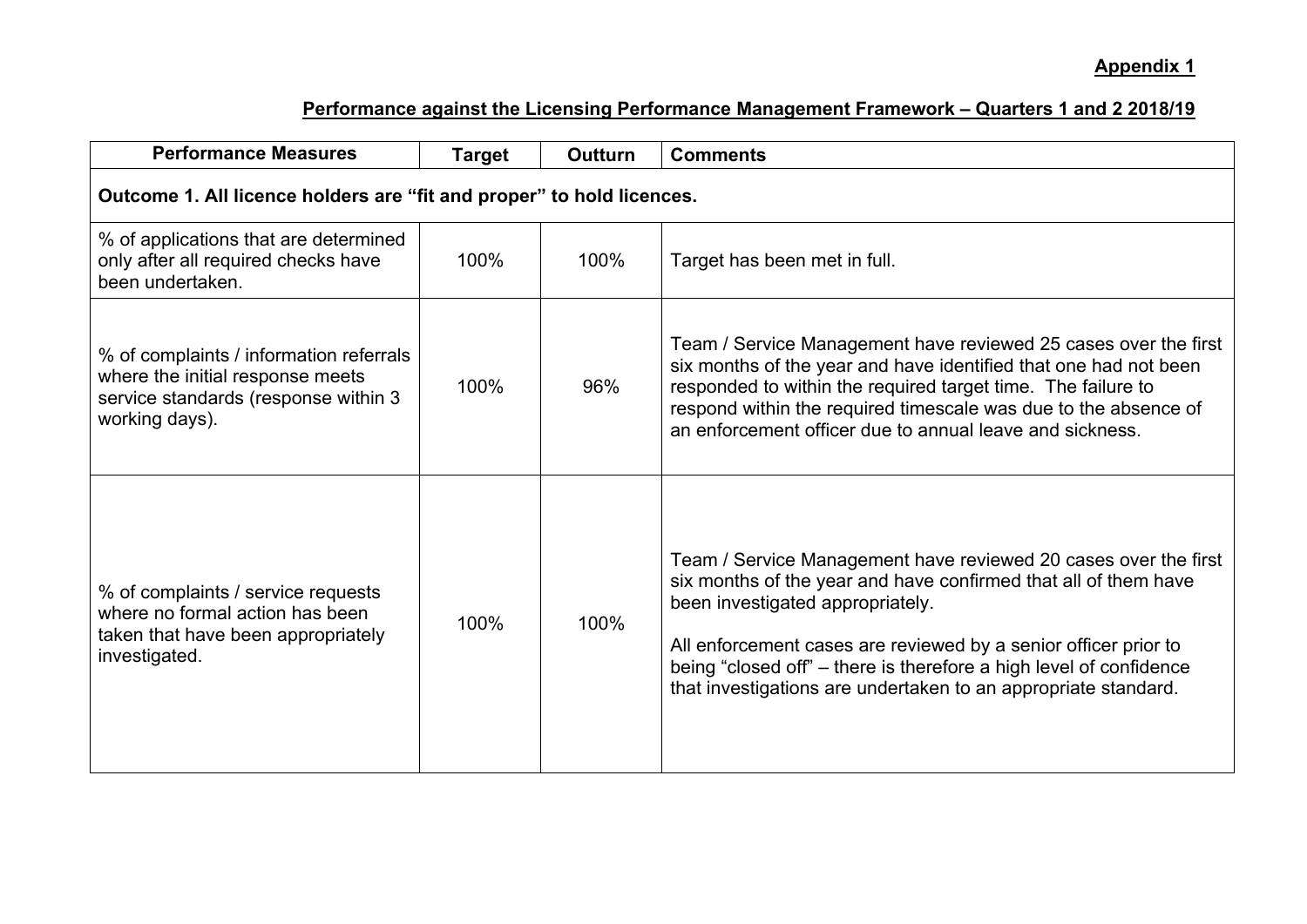| <b>Performance Measures</b>                                                                                                          | <b>Target</b> | <b>Outturn</b> | <b>Comments</b>                                                                                                                                                                                                                                                                                                                                                                                                                                                                |  |
|--------------------------------------------------------------------------------------------------------------------------------------|---------------|----------------|--------------------------------------------------------------------------------------------------------------------------------------------------------------------------------------------------------------------------------------------------------------------------------------------------------------------------------------------------------------------------------------------------------------------------------------------------------------------------------|--|
| Outcome 2. Decision makers make high quality judgements that protect the public from risk of harm.                                   |               |                |                                                                                                                                                                                                                                                                                                                                                                                                                                                                                |  |
| % of case hearing information<br>provided to Committee Services by to<br>the agreed deadline.                                        | 100%          | 56%            | The Licensing Board Sub-Committee has met nine times during the<br>first six months of 2018/19. Reports for five of these hearings were<br>provided within the required timescale.<br>Of the reports that were provided after the deadline, 3 were 1 day<br>past the deadline, and 1 was 2 days past the deadline).<br>Additional officers have been included in the report drafting<br>process which it is envisaged will avoid delay in the production of<br>future reports. |  |
| % of Licensing Board members that<br>have received training in the role.                                                             | 100%          | 95%            | The Licensing Board consists of 21 Councillors; all but one<br>Councillor has attended the training and this Councillor will not take<br>part in a Licensing Board Sub-Committee hearing until the training<br>has been received.                                                                                                                                                                                                                                              |  |
| % of Licensing Board decisions that<br>are made in accordance with the<br>Council's policy.                                          | 100%          | 100%           | Target has been met in full.                                                                                                                                                                                                                                                                                                                                                                                                                                                   |  |
| % of licensing decisions that are<br>made in accordance with the scheme<br>of delegation to officers and members<br>/ commissioners. | 100%          | 100%           | Target has been met in full.                                                                                                                                                                                                                                                                                                                                                                                                                                                   |  |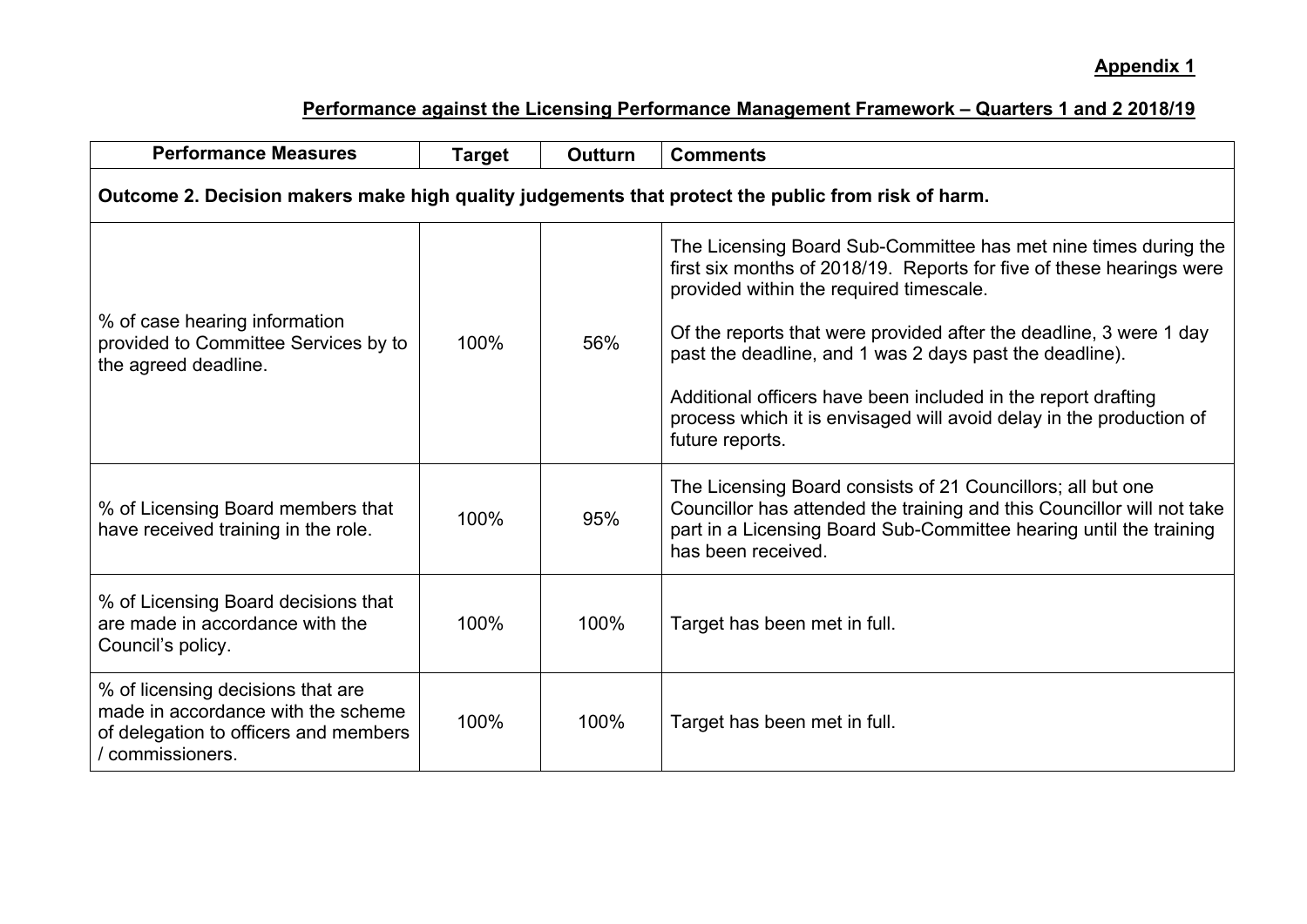| <b>Performance Measures</b>                                                                                                                                        | Target | Outturn | <b>Comments</b>                                                                                                                                                                                                                                                                                                                                                                                                                                                                                                                                                                                                                                                                                                                                                                                                                                                                                                                                                                                                                                                                                                          |  |  |
|--------------------------------------------------------------------------------------------------------------------------------------------------------------------|--------|---------|--------------------------------------------------------------------------------------------------------------------------------------------------------------------------------------------------------------------------------------------------------------------------------------------------------------------------------------------------------------------------------------------------------------------------------------------------------------------------------------------------------------------------------------------------------------------------------------------------------------------------------------------------------------------------------------------------------------------------------------------------------------------------------------------------------------------------------------------------------------------------------------------------------------------------------------------------------------------------------------------------------------------------------------------------------------------------------------------------------------------------|--|--|
| Outcome 3. The licensing service make maximum use their statutory powers (where appropriate) to disrupt criminal activity<br>(including CSE and related activity). |        |         |                                                                                                                                                                                                                                                                                                                                                                                                                                                                                                                                                                                                                                                                                                                                                                                                                                                                                                                                                                                                                                                                                                                          |  |  |
| Attendance of licensing team at<br>weekly CSE intelligence meetings<br>(chaired by South Yorkshire Police).                                                        | 80%    | 64%     | There were 22 meetings held in the first six months of the year (up<br>to 12/9/2018), and the Licensing Manager attended 14 of these.<br>The reasons for non-attendance are as follows:<br>Annual leave (3 occasions)<br>Presenting at CSE Conference (1 occasion)<br>Meeting conflict (4 occasions)<br>The Chair of the meeting has previously confirmed that it would not<br>be appropriate to send a delegate to the meeting in normal<br>circumstances, and that any actions / relevant information will be<br>provided directly to the Licensing Manager as appropriate. In<br>addition, the meeting is attended by other RMBC officers, and<br>information would be fed back to the Licensing Manager by them<br>as an additional safeguard. It has been confirmed that this officer<br>attended on 8 occasions that the Licensing Manager did not - this<br>officer provided an update to the Licensing Manager following the<br>meeting. If these 8 meetings are taken into consideration then<br>Licensing were represented (or had information passed to them by<br>a member of RMBC staff) for every meeting. |  |  |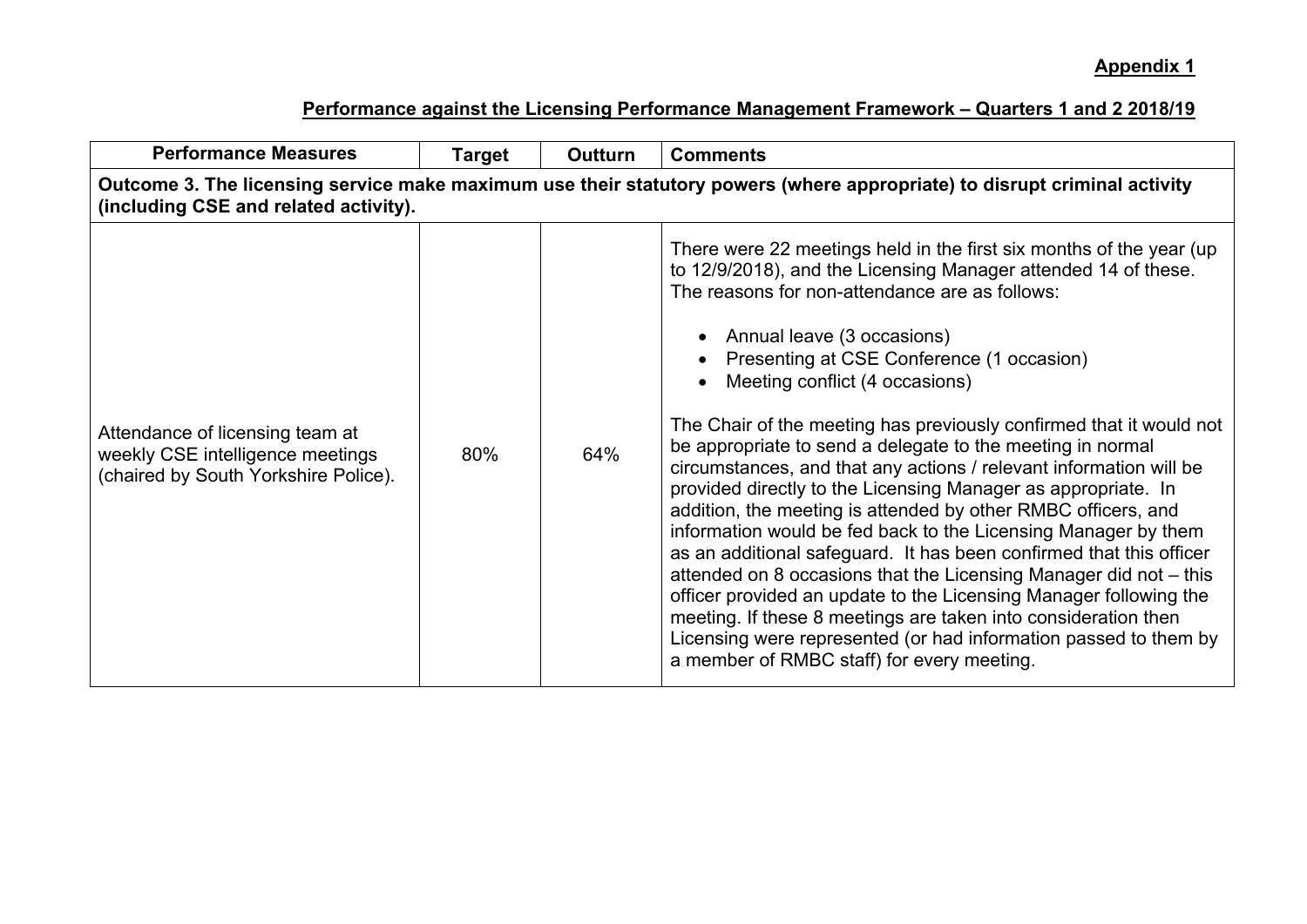| <b>Performance Measures</b>                                                                       | <b>Target</b>            | <b>Outturn</b> | <b>Comments</b>                                                                                                                                                                                                                                                                                                                                                                                                                                                                                                                                |
|---------------------------------------------------------------------------------------------------|--------------------------|----------------|------------------------------------------------------------------------------------------------------------------------------------------------------------------------------------------------------------------------------------------------------------------------------------------------------------------------------------------------------------------------------------------------------------------------------------------------------------------------------------------------------------------------------------------------|
| Circulation of key contacts to partners<br>for use in cases of referrals and for<br>data sharing. | Once every<br>six months | Completed      | Target has been met.                                                                                                                                                                                                                                                                                                                                                                                                                                                                                                                           |
| Number of multiagency operations<br>undertaken                                                    | 4 (annually)             | 5              | The target of 4 is an annual target based on one multiagency<br>operation per Quarter. The operations may be proactive or<br>reactive in nature and will include partners such as South Yorkshire<br>Police, Her Majesty's Revenue and Customs and the Vehicle and<br>Operator Standards Agency.<br>During the first six months of the year, there have been three multi<br>agency operations, two operations have been conducted with the<br>Police, two with the Immigration Service and one with the Security<br><b>Industry Authority.</b> |
|                                                                                                   |                          |                | Two test purchase operations have been conducted in operations<br>involving the Police, Licensing and Trading Standards.                                                                                                                                                                                                                                                                                                                                                                                                                       |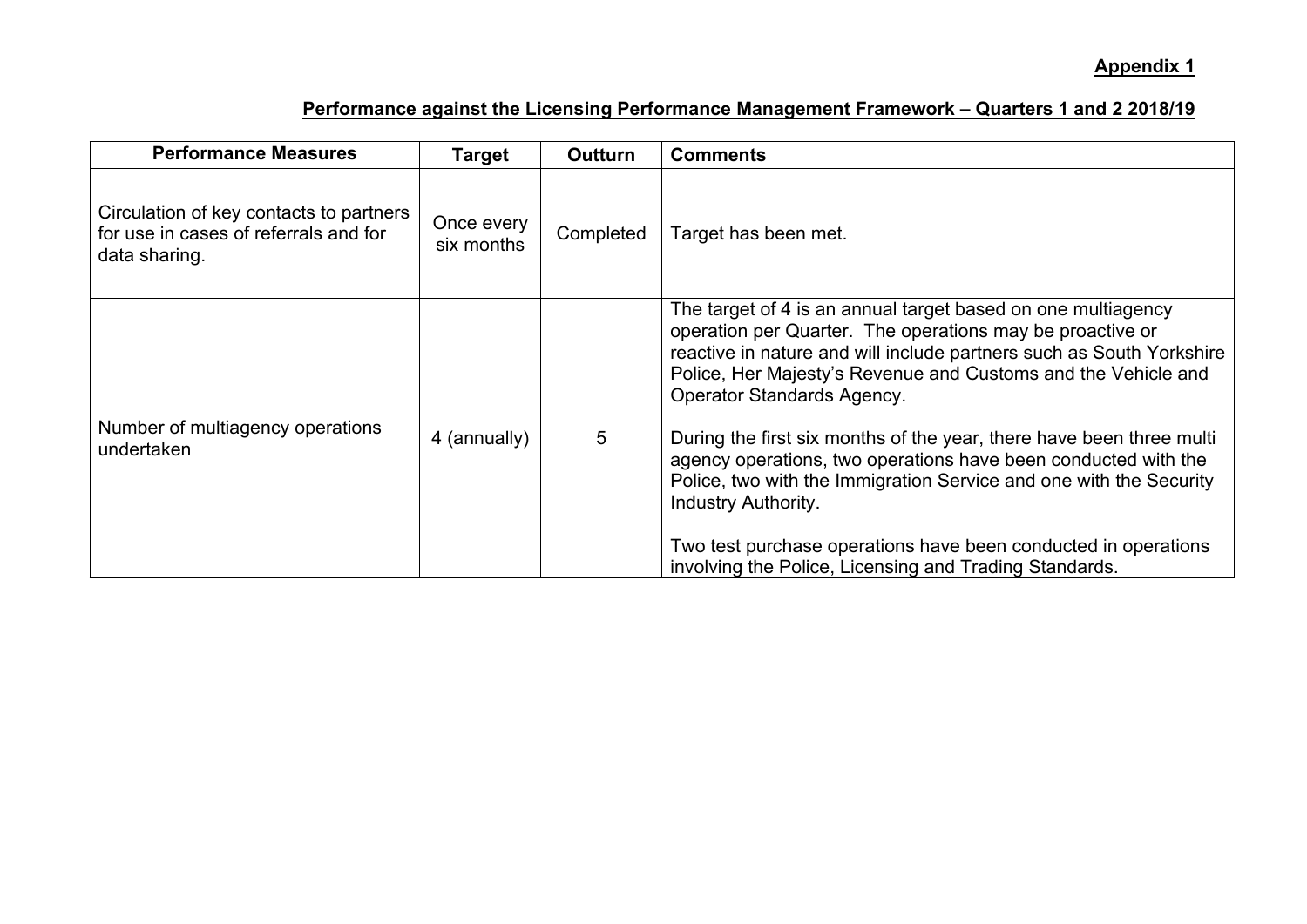| <b>Performance Measures</b>                  | Target       | <b>Outturn</b> | <b>Comments</b>                                                                                                                                                                                                                                                                                                                                                                                |
|----------------------------------------------|--------------|----------------|------------------------------------------------------------------------------------------------------------------------------------------------------------------------------------------------------------------------------------------------------------------------------------------------------------------------------------------------------------------------------------------------|
| Number of proactive operations<br>undertaken | 6 (annually) |                | The target of 6 is an annual target based on one RMBC lead<br>proactive operation every two months. Operations may involve<br>RMBC in isolation or may be multiagency operations involving<br>RMBC and partners.<br>Two operations were undertaken in relation to vehicle and driver<br>compliance with licence conditions, and one in relation to the<br>operations of Private Hire Operators |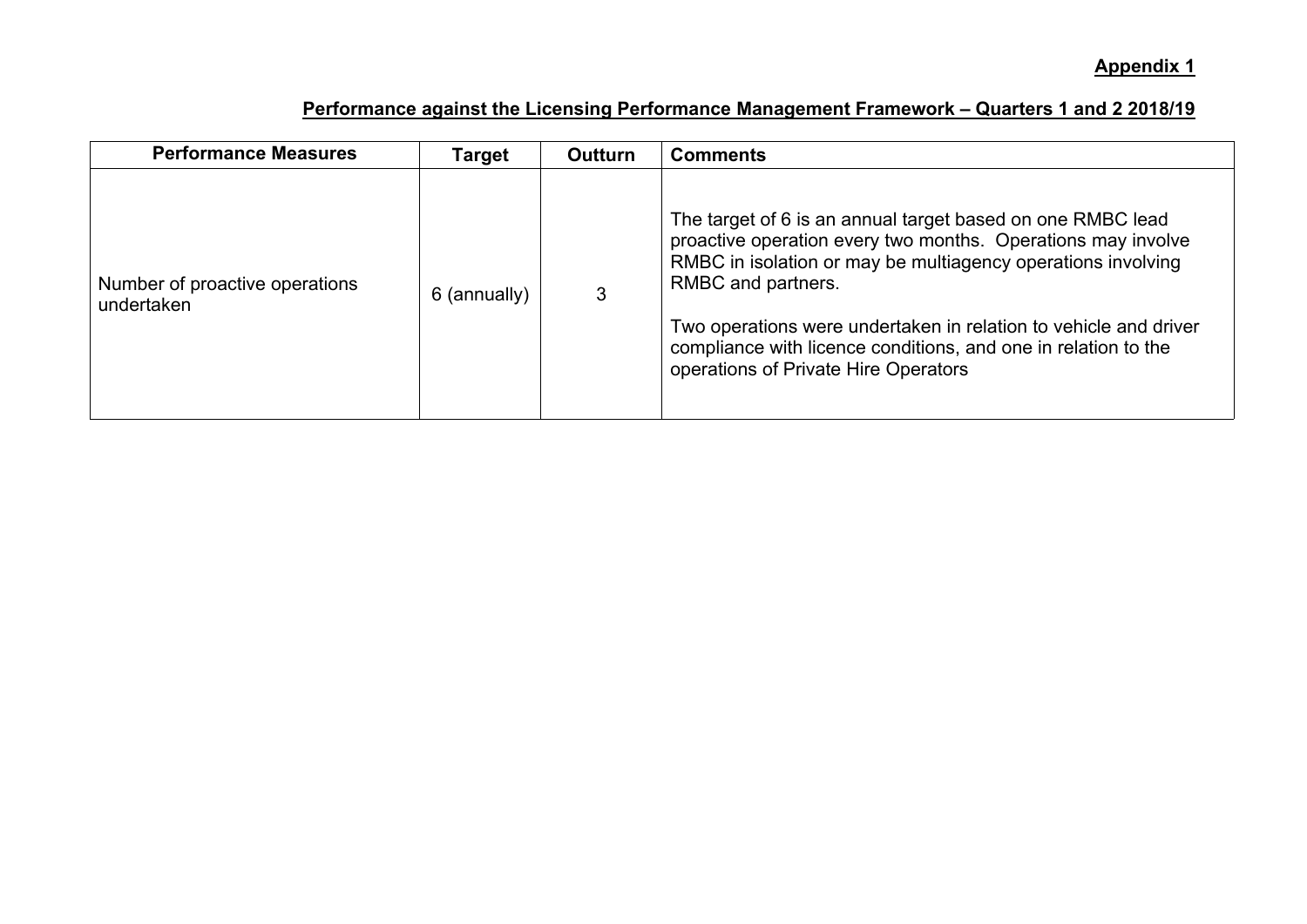| <b>Performance Measures</b>                                                                            | Target | <b>Outturn</b> | <b>Comments</b>                                                                                                                                                                                                                                                                                                                                                                                                                                                                                                                                                                                                                                       |  |
|--------------------------------------------------------------------------------------------------------|--------|----------------|-------------------------------------------------------------------------------------------------------------------------------------------------------------------------------------------------------------------------------------------------------------------------------------------------------------------------------------------------------------------------------------------------------------------------------------------------------------------------------------------------------------------------------------------------------------------------------------------------------------------------------------------------------|--|
| Outcome 4. The licensing team consistently provides high quality processing of licensing applications. |        |                |                                                                                                                                                                                                                                                                                                                                                                                                                                                                                                                                                                                                                                                       |  |
| % of applications that are processed<br>in accordance with the licensing<br>policy.                    | 100%   | 99%            | Service standards require a licence to be determined within 3<br>working days of all required checks being completed (the<br>determination will either be for the licence to be issued, or the<br>application referred to a case hearing meeting at a future date).<br>During the first six months of the year:<br>177 driver licenses were issued, all but 10 were determined within<br>3 working days of all necessary checks being completed.<br>452 vehicle licences were issued, all of which were determined<br>within 3 working days.<br>49 Private Hire Operator Licences were issued, all of which were<br>determined within 3 working days. |  |
| % of licensing records that contain all<br>required information in a secure but<br>accessible format.  | 100%   | 100%           | Management have reviewed 20 driver and vehicle records<br>throughout the first six months of the year. No instances were<br>identified where officers had failed to record information on Lalpac.                                                                                                                                                                                                                                                                                                                                                                                                                                                     |  |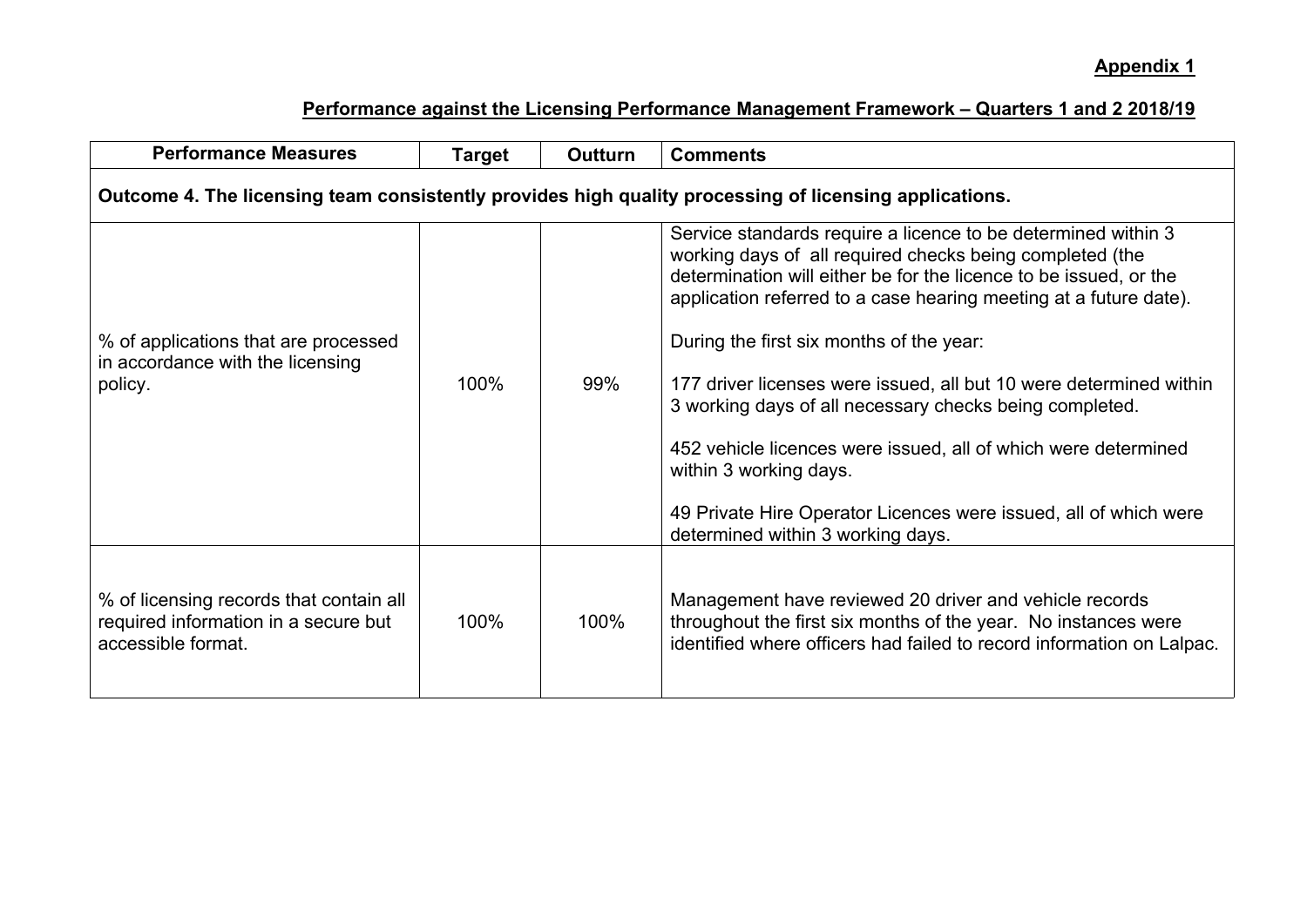| <b>Performance Measures</b>                                                                                                                 | Target | Outturn | <b>Comments</b>                                                                                                                                                                                                                                                                                                                                                                                                                                                                |  |
|---------------------------------------------------------------------------------------------------------------------------------------------|--------|---------|--------------------------------------------------------------------------------------------------------------------------------------------------------------------------------------------------------------------------------------------------------------------------------------------------------------------------------------------------------------------------------------------------------------------------------------------------------------------------------|--|
| Outcome 5. The Council's private hire and hackney carriage licensing policy will be effectively implemented.                                |        |         |                                                                                                                                                                                                                                                                                                                                                                                                                                                                                |  |
| % of licensed vehicles that have a<br>taxi camera fitted in accordance with<br>the Council's policy.                                        | 100%   | 100%    | This figure represents the number of licensed vehicles that require<br>a camera and have had one installed.<br>Licences (and intermediate plates) are not issued unless a camera<br>system has been fitted into the vehicle.                                                                                                                                                                                                                                                   |  |
| % of driver licence holders that are<br>required to have maintained a<br>subscription to the DBS online update<br>service and have done so. | 100%   | 100%    | This figure indicates the number of eligible licence holders that<br>have subscribed to the DBS online update service. The<br>subscription is an annual subscription; however there are a number<br>of licence holders that have been required to renew their<br>subscription within the first six months of the year. Any licence<br>holders that fail to maintain their subscription will be required to<br>undertake another DBS check and subscribe to the update service. |  |